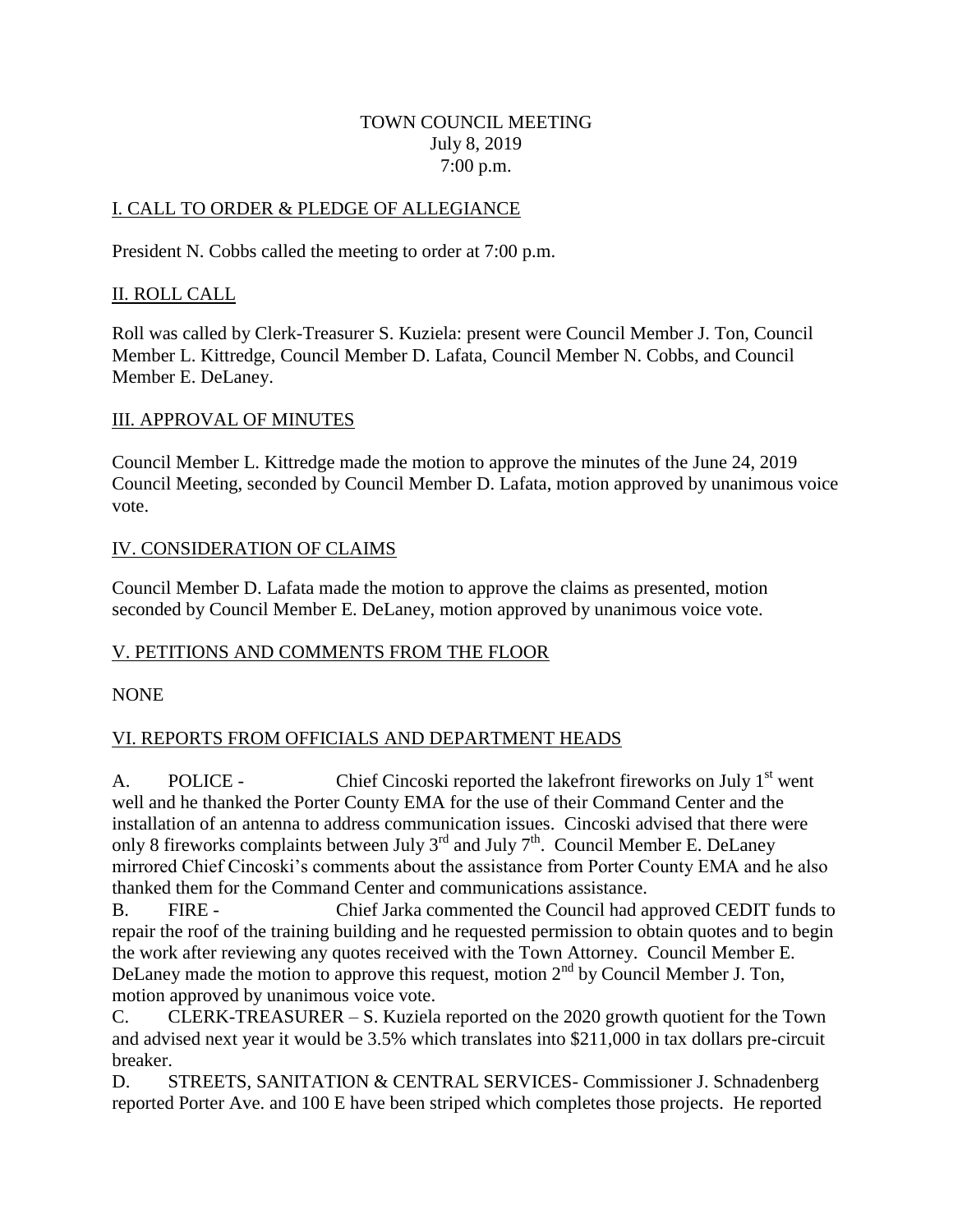they have started the  $2<sup>nd</sup>$  round of paving and listed some of the roadways on this list that are planned. Schnadenberg also reported on the  $4<sup>th</sup>$  round of paving including 1050 N from Kelly to 200E and 200 E to Harrington and other streets on the east side of SR 49 since the paving company will be in that area.

E. ENGINEERING – Engineer M. O'Dell reported he, J. Gadzala and J. Schnadenberg are working on the next Community Crossing Grants which are due the end of July beginning of August. He also reported he has been working with Park Superintendent B. Mathias and Assistant S. Griffin on the Park Impact Fee.

F. BUILDING - No Report

G. PARK - Superintendent B. Mathias provided an update on the work on the splash pad and that concrete was poured today. He thanked the various persons who volunteered to assist them today including Joe's Towing. Mathias reported on the work that was done and that would be done to complete this project.

H. ATTORNEY - No Report

I. UTILITIES - No Report

J. TOWN MANAGER- No Report

## VII. PUBLIC HEARINGS, BID OPENINGS AND REMONSTRANCES

NONE

# VIII. ORDINANCES AND/OR RESOLUTIONS

NONE

IX. COMMUNICATIONS

**NONE** 

# X. OLD BUSINESS

Quiet Zone – Council Member J. Ton commented that everyone received a copy of the R.F.P. and he made the motion to send the R.F.P. out, motion  $2<sup>nd</sup>$  by Council Member E. DeLaney. During discussion Council Member E. DeLaney asked if the time frame list in the email would be maintained and he was advised that it would. Council Member J. Ton commented that there have been those who have stated the Quiet Zone Project was a dormant project and this reflects misinformation and does a disservice to many; the Town Manager, Town Council, Engineering, Town Attorney, NIRPC, all who have been working diligently for years to get to this point so the Request For Proposals could be sent out. He advised there has been significant support and it is in the best interests of the Town. Motion approved by unanimous voice vote.

## NEW BUSINESS

President N.Cobbs reported an update on the Town's health insurance in regards to a mid-year review and the Town's Health Care Plan is doing well. He advised the credit goes to the Town's insurance agency, Anton's Insurance, and everyone with the Town working together.